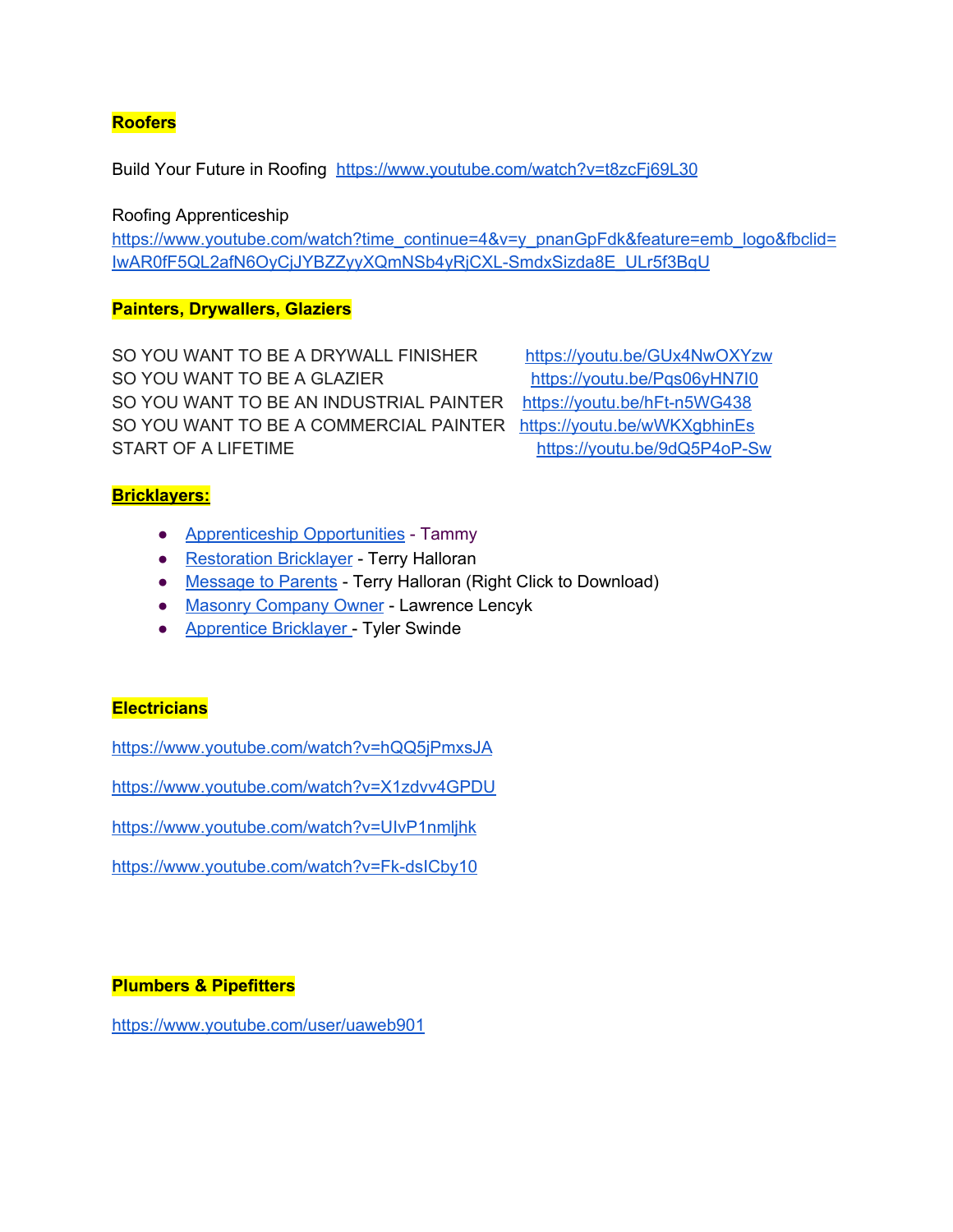#### **Aviation Maintenance**

# **Alumni Testimonials Playlist** (5 videos)

[https://www.youtube.com/playlist?list=PL4AGaWAammymnPKByWmLuqIzC1VEDmBL](https://www.youtube.com/playlist?list=PL4AGaWAammymnPKByWmLuqIzC1VEDmBL6) [6](https://www.youtube.com/playlist?list=PL4AGaWAammymnPKByWmLuqIzC1VEDmBL6)

# **3 Alumni Video - Vol 1**

Brice Weyrich: Pittsburgh Campus, AMT & AET Programs, 2018 Lindsay Jackson: Myrtle Beach Campus, AMT Program, 2017 Jacob Thomas: Pittsburgh Campus, AMT Program, 2018 <https://www.youtube.com/watch?v=qMWz2YEJRbQ>

# **Kelly Martin**: Pittsburgh Campus, AMT Program, 2019

<https://www.youtube.com/watch?v=gvOZNE0e6Bw>

**Peyton Mille**r: Pittsburgh Campus, AET Program, 2019

<https://www.youtube.com/watch?v=qWqiWb0460g>

 $\_$ 

# **Become an Aviation Technician Playlist (5 videos)**

[https://www.youtube.com/playlist?list=PL4AGaWAammymT5Q3Va\\_XmMuRW7WMX8H](https://www.youtube.com/playlist?list=PL4AGaWAammymT5Q3Va_XmMuRW7WMX8HBK) **[BK](https://www.youtube.com/playlist?list=PL4AGaWAammymT5Q3Va_XmMuRW7WMX8HBK)** 

# **The Need for Aviation Technicians - "Employer Insight"**

<https://www.youtube.com/watch?v=MnIrXWli4D0>

**Delta Tech Ops**

<https://www.youtube.com/watch?v=KgmSaHpDSWE>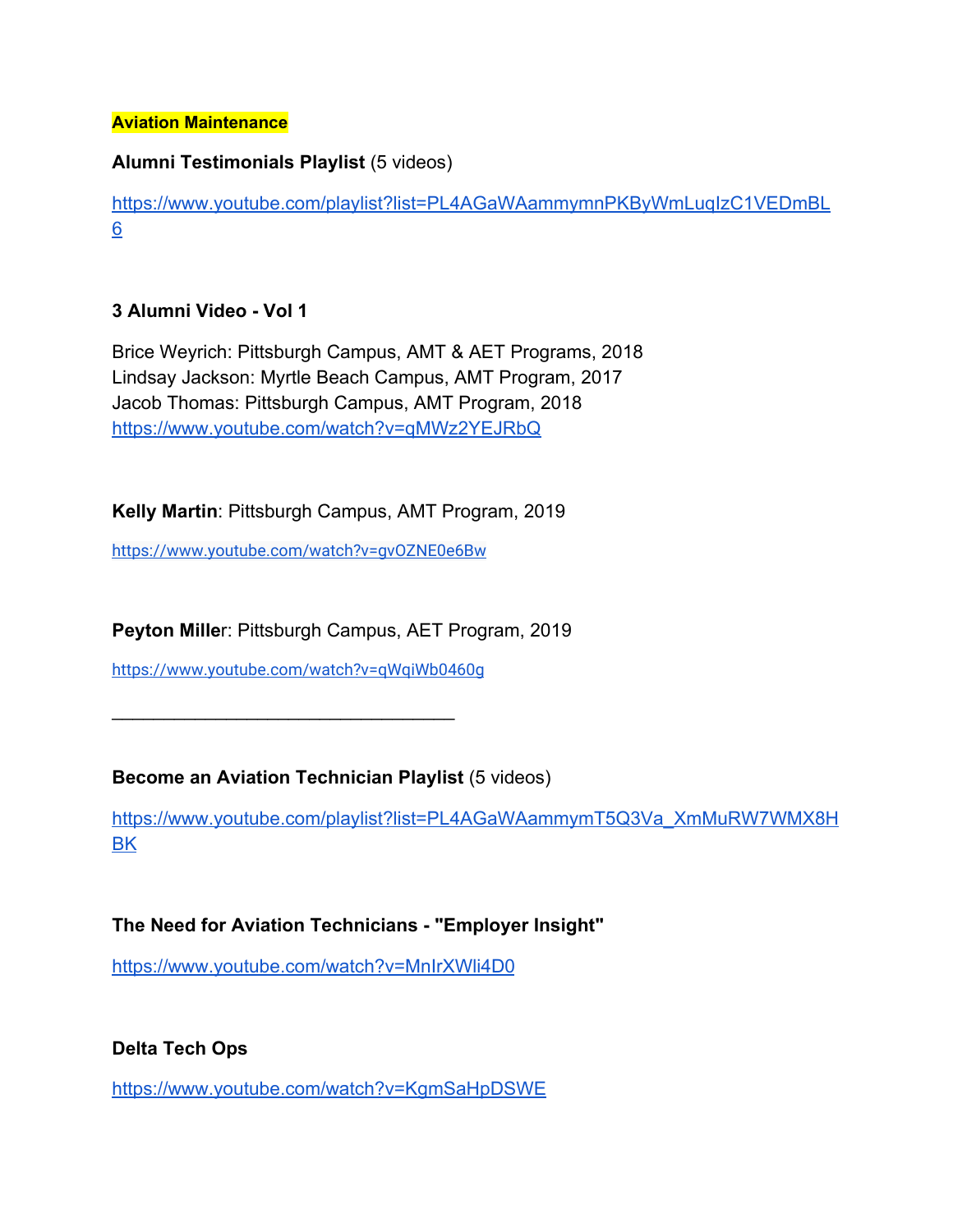#### **Operating Engineers**

#### **Grader Working**

[https://www.facebook.com/IUOELOCAL18APPRENTICESHIPANDTRAINING/videos/61703686](https://www.facebook.com/IUOELOCAL18APPRENTICESHIPANDTRAINING/videos/617036865154385/) [5154385/](https://www.facebook.com/IUOELOCAL18APPRENTICESHIPANDTRAINING/videos/617036865154385/)

#### **Working at the District Hall 4 / 5 ….**

[https://www.facebook.com/IUOELOCAL18APPRENTICESHIPANDTRAINING/videos/51430068](https://www.facebook.com/IUOELOCAL18APPRENTICESHIPANDTRAINING/videos/514300682094671/) [2094671/](https://www.facebook.com/IUOELOCAL18APPRENTICESHIPANDTRAINING/videos/514300682094671/)

### **Tower Crane**

[https://www.facebook.com/IUOELOCAL18APPRENTICESHIPANDTRAINING/videos/53462441](https://www.facebook.com/IUOELOCAL18APPRENTICESHIPANDTRAINING/videos/534624410062298/) [0062298/](https://www.facebook.com/IUOELOCAL18APPRENTICESHIPANDTRAINING/videos/534624410062298/)

### **A Day in Training**

[https://www.facebook.com/IUOELOCAL18APPRENTICESHIPANDTRAINING/videos/52292269](https://www.facebook.com/IUOELOCAL18APPRENTICESHIPANDTRAINING/videos/522922691232470/) [1232470/](https://www.facebook.com/IUOELOCAL18APPRENTICESHIPANDTRAINING/videos/522922691232470/)

### **A Day in Training**

[https://www.facebook.com/IUOELOCAL18APPRENTICESHIPANDTRAINING/videos/49598347](https://www.facebook.com/IUOELOCAL18APPRENTICESHIPANDTRAINING/videos/495983473926392/)

[3926392/](https://www.facebook.com/IUOELOCAL18APPRENTICESHIPANDTRAINING/videos/495983473926392/)

#### **Carpenters**

<https://www.carpenters.org/crafts/general-carpenters/>

<https://www.carpenters.org/crafts/floor-coverers/>

<https://www.carpenters.org/crafts/interior-systems/>

<https://www.carpenters.org/crafts/lathers/>

<https://www.carpenters.org/crafts/millworkers-cabinetmakers/>

<https://www.carpenters.org/crafts/pile-drivers/>

<https://www.carpenters.org/crafts/framing-residential-carpenters/>